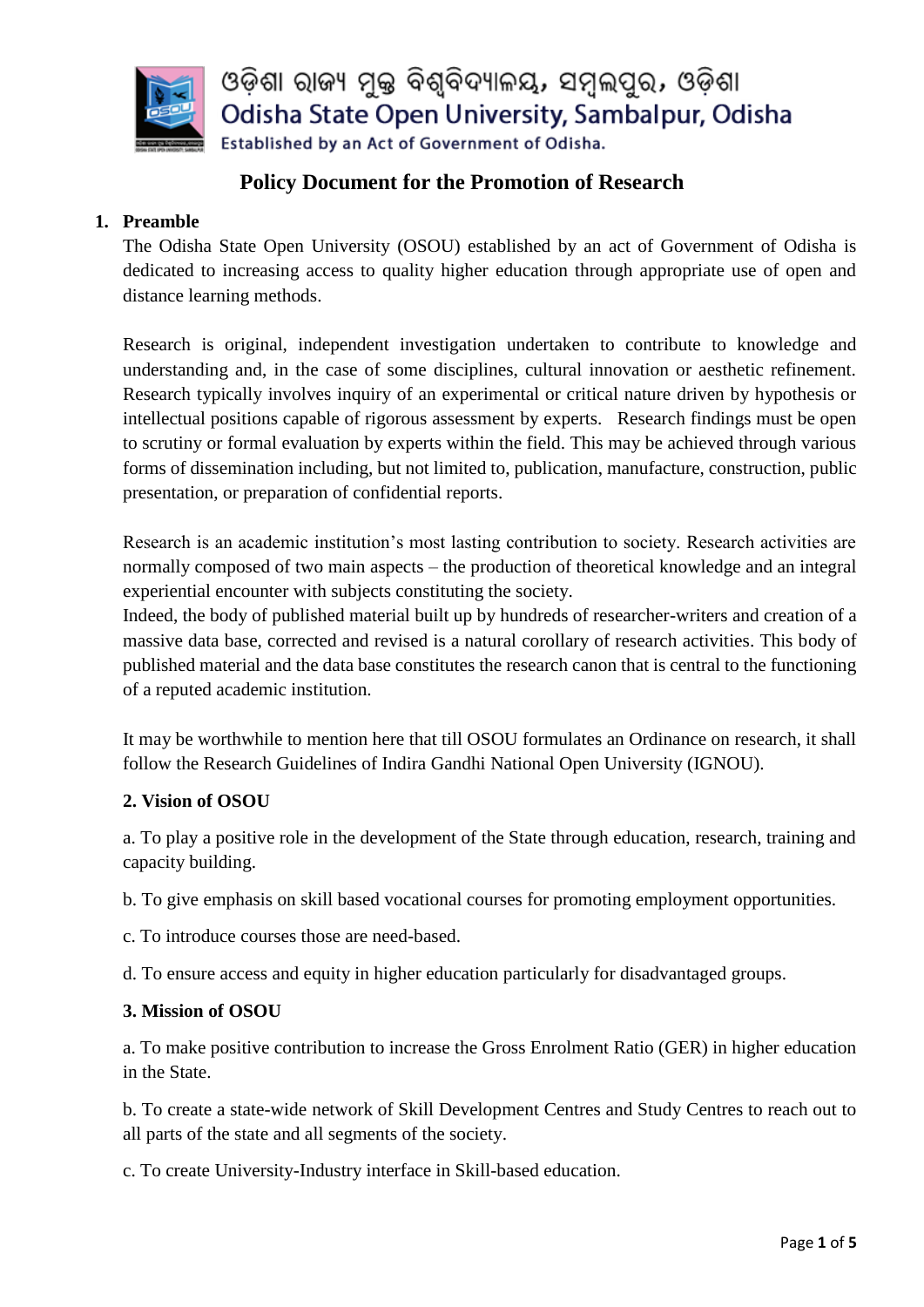d. To promote inclusiveness in higher education by targeting women, SC/ST, Physically challenged and other disadvantaged social groups

# **4 Objectives of the Research Policy**

The present policy establishes the research environment within which the academic staff and postgraduate students as well as research scholars carry out their Research. It also provides an overarching framework for the successful implementation of all types of research at Odisha State Open University. It mainly intends:

4.1 To strengthen the institutional capacity for strategic, technical and operational planning, budgeting and control of all research activities of the University

4.2 To create and administer a research fund for supporting and facilitating research initiatives and projects of faculty members and students

4.3 To develop rules, procedures and guidelines for granting research support, instituting awards, and supporting all other related activities

4.4 To develop rules, procedures and guidelines for granting study leave, sabbatical leave, duty leave, reduction in workload, etc. for faculty members undertaking research activities

4.5 To provide a modality for proper coordination of all research activities of the University and aligning these to the vision and missions of the University and national development goals.

4.6 To prepare and regularly update the research agenda of the University outlining the preferred focus areas and priorities of research activities to be supported

4.7 To guide faculty members in the effective integration of research projects with the regular curriculum implementation and curriculum enrichment activities

4.8 To identify and inform researchers about the appropriate research opportunities announced by different academic, research, industry or government organisations

4.9 To promote interdisciplinary research and establish modalities for preparing and undertaking joint research projects covering more than one knowledge domain as well as policies for involving external agencies/experts in such projects

4.10 To identify and establish linkages including MOU s for long term relationships with national and international research organisations for widening the scope of research opportunities and funding options available to the teachers and students of the University.

4.11 To identify and establish linkages including MOU s for long term relationships with industry bodies and individual companies for creating opportunities for teachers and students of the University to involve themselves in real life research projects and obtaining sponsorships

4.12 To encourage and facilitate the publication of the research work/projects in reputed academic journals

4.13 To encourage and facilitate the presentation/communication of the research work/projects as well as their findings and recommendations through academic events such as workshops/seminars/guest lectures or the media

4.14 To provide a mechanism for ensure that academic staff attain the desired mix of teaching, research and consultancy outputs so as to achieve the level stated in the University mission;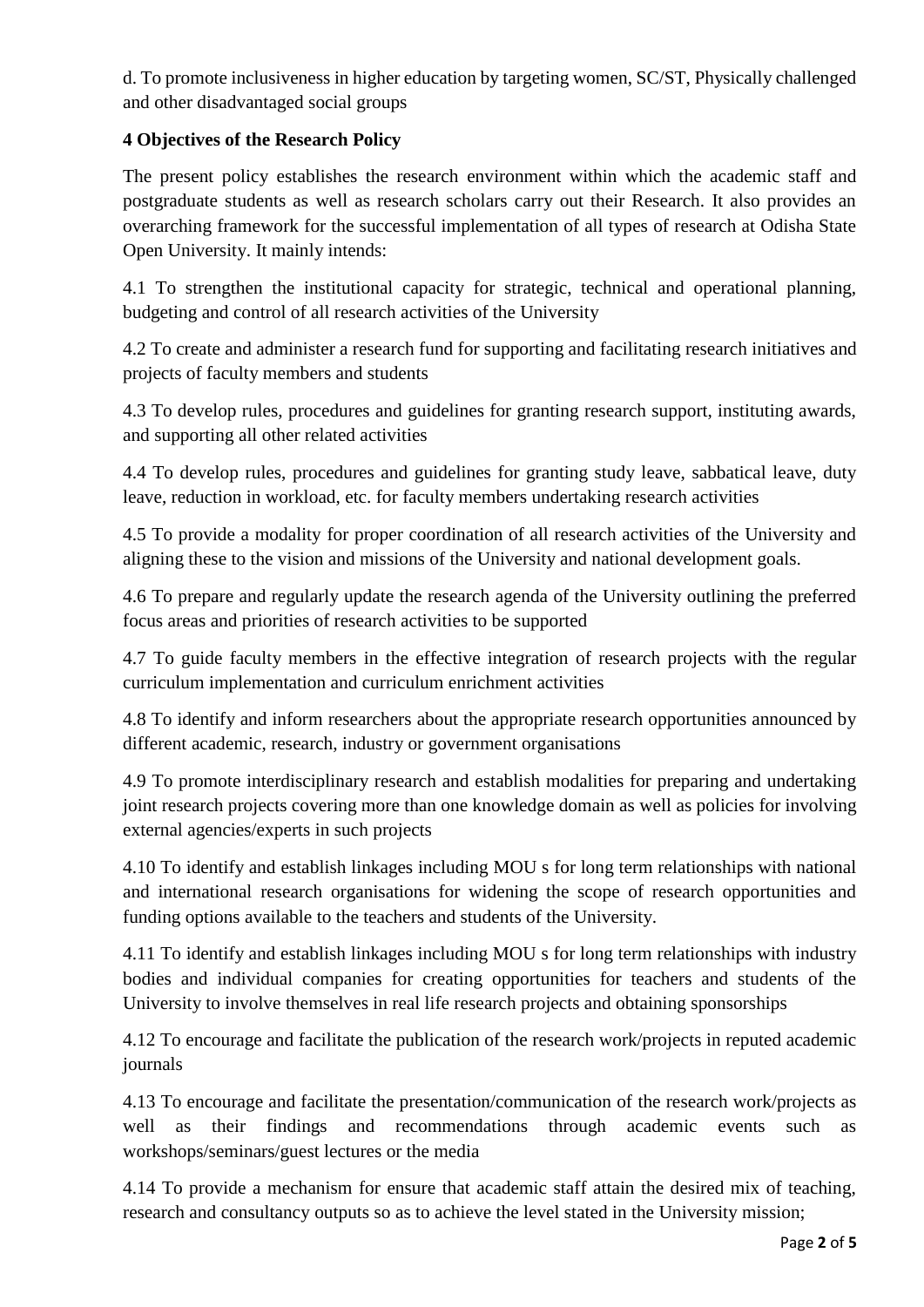## **5. University research**

Research includes work of direct relevance to the specific needs of communities, government, industry and commerce. In some disciplines, Research may be embodied in the form of artistic works, performances or designs that lead to new or substantially improved insights. Research may include: contributions to the intellectual underpinning of subjects and disciplines (for example, dictionaries and scholarly editions) the use of existing knowledge in experimental development to produce new or substantially improved, materials, devices, products, communications or processes, the synthesis and analysis of previous Research to the extent that it is new and creative.

The present policy shall deal with three types of research: Discipline specific research, Action Research and Systems Research.

## **6 Discipline Specific Research**

6.1 Postgraduate student research should be given paramount importance. A Common Dissertation Guideline for concerned disciplines offering master's level programmes should be at place and strictly adhered to.

6.2 Students should be encouraged to publish research papers in peer reviewed journals right from their Postgraduate level.

6.3 The University should launch Research Degree Programmes such as M.Phil and Ph.D for the promotion of research. The same should be in consonance with the essential clauses of UGC Regulations 2016, pertaining to eligibility criteria for admission to M.Phil / Ph.D Programme, duration of Programme, Procedure for admission, and allocation of supervisor, Course Work and evaluation and assessment methods.

6.4 A research allowance, as per University rules, should be provided to supervisors who guide scholars. Research work should be taken seriously and not merely as a cosmetic attachment, or worst, as a liability to the University.

6.5 Suitable placement assistance should be provided to scholars who are awarded their degrees.

6.6 Ability to successfully guide scholars should be seen as an important criteria during promotions and career enhancements of faculty members.

6.7 There should be clear cut guidelines governing the number of scholars allotted to a Supervisor. The background knowledge and prior research credibility of the supervisors should be thoroughly scrutinized before allotment of scholars.

6.8 University should provide incentives to faculty members for publications in reputed and refereed journals as well as organising of seminars and conferences. Due recognition should be provided to faculty and academic staff on assuming editorial responsibilities in indexed academic journals.

6.9 There should be clear-cut procedures on hiring of projects staff, project closures and other administrative and accounting matters related to research projects. Every project investigator must adhere to the same.

6.10 Getting Chair-Professorship sponsored by different sources, as well as visiting faculty / scientists to work in OSOU will also help promote R&D.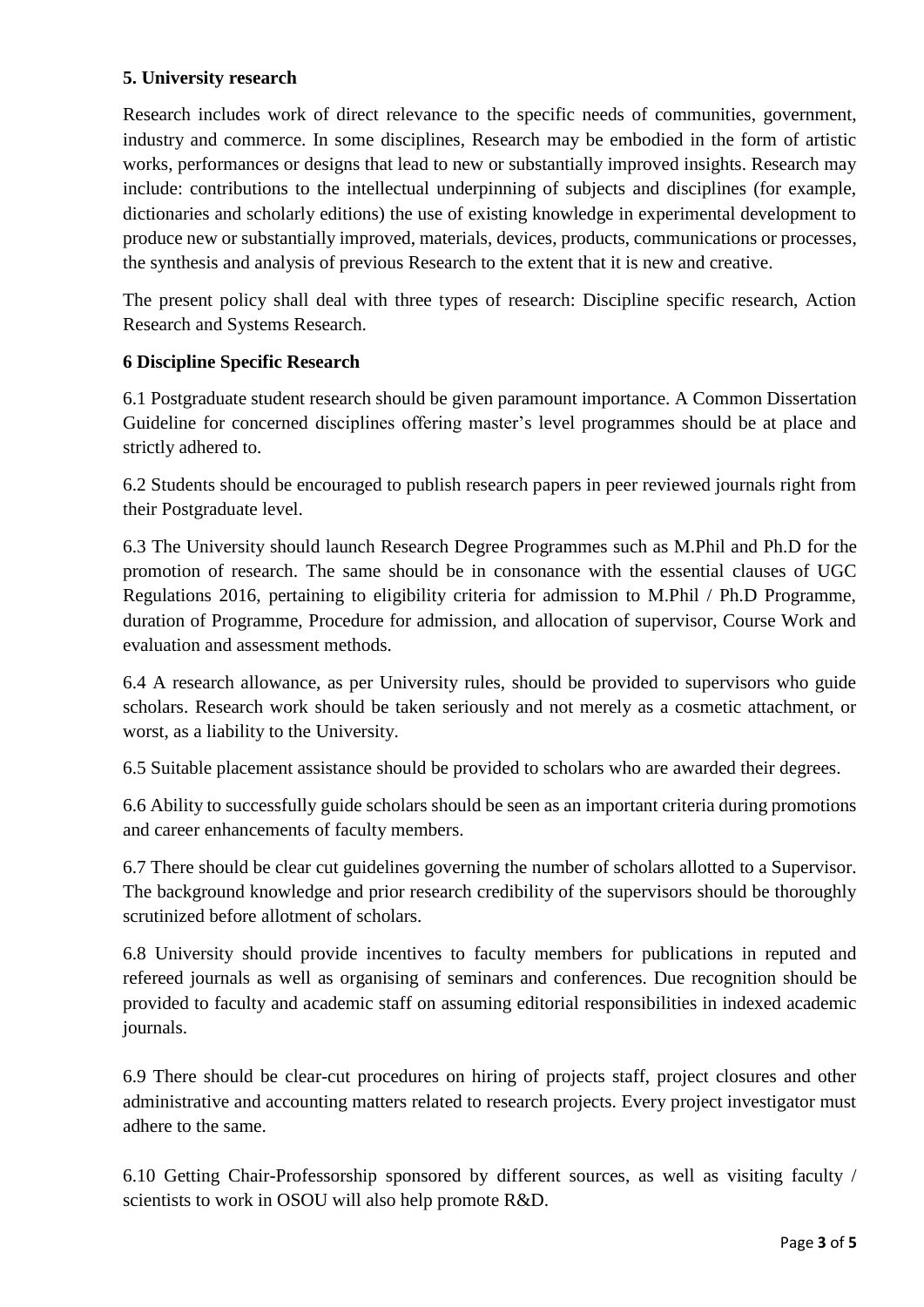6.11 There should be schemes for seed grants support to help organize workshops and conferences.

6.12 The University should work towards the formation of a Research Council aimed at overseeing all aspects of research in the University. The preparation of a Research Agenda and its regular updating shall constitute a primary responsibility of the Research Council.

# **7 Action Research**

Action research is an approach of investigation with the dual purpose of action and research. Doing and research go hand in hand for an action researcher. The primary focus of action research is to bring about change in community, organization and programme. The research is of practical significance.

Also, action research aims at bridging the gap between higher education and public good. It provides a way to promote knowledge generation that is intrinsically capable to producing public goods through concrete and practical problem-solving and of shaping deeper reflection processes through broad disciplinary and stakeholder participation in research-based discourses.

Action research at OSOU shall include the following:

7.1 Collaboration with practitioners to understand the challenges they face. To answer questions that are most pressing to them.

7.2 Partnership with organizations and supporting them to harness the knowledge and confidence they need to adapt.

7.3 Gaining a richer, deeper understanding of the issues and implications for practice.

7.4 Drawing on one's insights to deal with strategic and operational challenges, embrace opportunities and navigate a clear path forward.

7.5 Bringing people together in order to create opportunities to share experience, exchange knowledge and build ideas.

7.6 Creating an ever growing resource that can help support and strengthen everyday practice.

7.7 Sponsored Research Grants should be sought from central (UGC, ICSSR, DST) and state governmental departments under the various ongoing funding schemes. There should be a provision for applying for R&D grants from International funding sources and agencies.

7.8 Schemes to work with sources of CSR and NGOs for R&D and Community related programs that need R&D.

7.9 The University should encourage joint projects with sister academic institutions.

7.10 A clear-cut revenue sharing model between the University and faculty member (Principal Investigator) should be in place in case of Industrial Research and Consultancy.

#### **8. Systems Research**

As has been clearly specified in the NAAC Institutional Accreditation Manual, in an Open University, the learners, teachers and other academic staff engage with systemic research to contribute to the development of ODL system. Consequently, a large part of the research focus on distance education